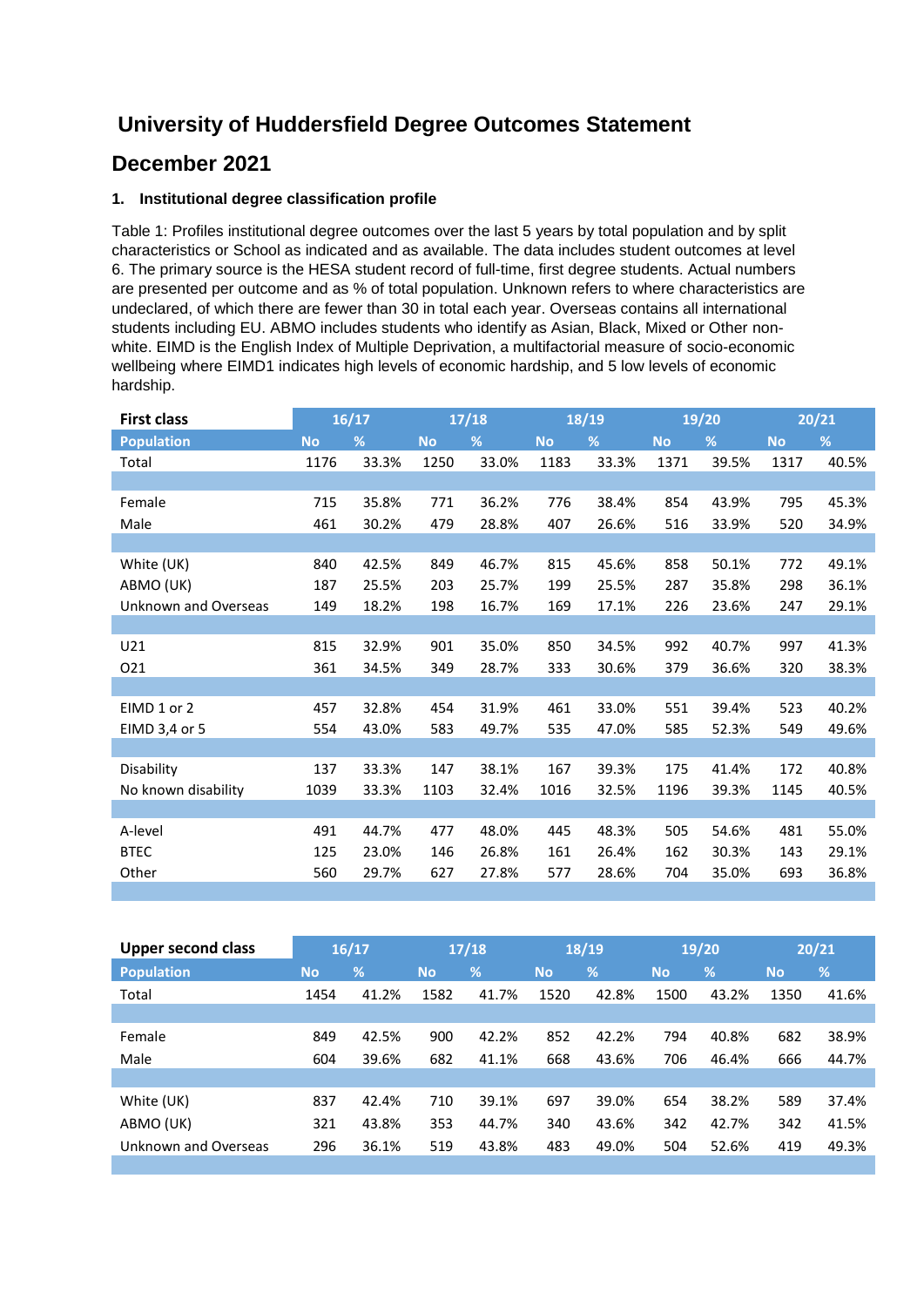| U21                 | 1103 | 44.5% | 1098 | 42.6% | 1050 | 42.6% | 1046 | 43.0% | 990  | 41.0% |
|---------------------|------|-------|------|-------|------|-------|------|-------|------|-------|
| 021                 | 351  | 33.5% | 484  | 39.8% | 470  | 43.2% | 454  | 43.9% | 360  | 43.1% |
|                     |      |       |      |       |      |       |      |       |      |       |
| EIMD 1 or 2         | 602  | 43.2% | 633  | 44.5% | 597  | 42.7% | 580  | 41.5% | 522  | 40.1% |
| EIMD 3,4 or 5       | 543  | 42.2% | 422  | 36.0% | 430  | 37.8% | 413  | 36.9% | 413  | 37.3% |
|                     |      |       |      |       |      |       |      |       |      |       |
| Disability          | 188  | 45.7% | 152  | 39.4% | 160  | 37.6% | 177  | 41.8% | 176  | 41.7% |
| No known disability | 1266 | 40.6% | 1430 | 42.0% | 1360 | 43.5% | 1323 | 43.4% | 1174 | 41.5% |
|                     |      |       |      |       |      |       |      |       |      |       |
| A-level             | 476  | 43.4% | 394  | 39.6% | 377  | 40.9% | 342  | 37.0% | 317  | 36.3% |
| <b>BTEC</b>         | 255  | 46.9% | 242  | 44.5% | 258  | 42.4% | 238  | 44.5% | 201  | 40.9% |
| Other               | 723  | 38.4% | 946  | 42.0% | 885  | 43.8% | 920  | 45.8% | 832  | 44.2% |
|                     |      |       |      |       |      |       |      |       |      |       |

| Lower second class          |           | 16/17 |           | 17/18 |           | 18/19 |           | 19/20 |           | 20/21 |
|-----------------------------|-----------|-------|-----------|-------|-----------|-------|-----------|-------|-----------|-------|
| <b>Population</b>           | <b>No</b> | %     | <b>No</b> | %     | <b>No</b> | %     | <b>No</b> | %     | <b>No</b> | %     |
| Total                       | 755       | 21.4% | 803       | 21.2% | 721       | 20.3% | 518       | 14.9% | 489       | 15.1% |
|                             |           |       |           |       |           |       |           |       |           |       |
| Female                      | 364       | 18.2% | 397       | 18.6% | 338       | 16.7% | 256       | 13.1% | 237       | 13.5% |
| Male                        | 391       | 25.6% | 406       | 24.4% | 383       | 25.0% | 261       | 17.2% | 252       | 16.9% |
|                             |           |       |           |       |           |       |           |       |           |       |
| White (UK)                  | 254       | 12.9% | 215       | 11.8% | 232       | 13.0% | 170       | 9.9%  | 181       | 11.5% |
| ABMO (UK)                   | 186       | 25.4% | 198       | 25.1% | 192       | 24.6% | 153       | 19.1% | 155       | 18.8% |
| <b>Unknown and Overseas</b> | 315       | 38.5% | 390       | 32.9% | 297       | 30.1% | 195       | 20.4% | 153       | 18.0% |
|                             |           |       |           |       |           |       |           |       |           |       |
| U21                         | 470       | 19.0% | 479       | 18.6% | 472       | 19.1% | 341       | 14.0% | 352       | 14.6% |
| 021                         | 285       | 27.2% | 324       | 26.6% | 249       | 22.9% | 177       | 17.1% | 137       | 16.4% |
|                             |           |       |           |       |           |       |           |       |           |       |
| EIMD 1 or 2                 | 278       | 19.9% | 279       | 19.6% | 284       | 20.3% | 222       | 15.9% | 211       | 16.2% |
| EIMD 3,4 or 5               | 160       | 12.4% | 135       | 11.5% | 139       | 12.2% | 104       | 9.3%  | 124       | 11.2% |
|                             |           |       |           |       |           |       |           |       |           |       |
| Disability                  | 72        | 17.5% | 73        | 18.9% | 82        | 19.3% | 60        | 14.2% | 58        | 13.7% |
| No known disability         | 683       | 21.9% | 730       | 21.4% | 639       | 20.4% | 458       | 15.0% | 431       | 15.3% |
|                             |           |       |           |       |           |       |           |       |           |       |
| A-level                     | 106       | 9.7%  | 110       | 11.1% | 92        | 10.0% | 65        | 7.0%  | 69        | 7.9%  |
| <b>BTEC</b>                 | 139       | 25.6% | 113       | 20.8% | 148       | 24.3% | 113       | 21.1% | 123       | 25.1% |
| Other                       | 510       | 27.1% | 580       | 25.7% | 481       | 23.8% | 340       | 16.9% | 297       | 15.8% |
|                             |           |       |           |       |           |       |           |       |           |       |

| <b>Third class</b>   | 16/17     |      |           | 17/18 |     | 18/19 |           | 19/20 |           | 20/21 |
|----------------------|-----------|------|-----------|-------|-----|-------|-----------|-------|-----------|-------|
| <b>Population</b>    | <b>No</b> | %    | <b>No</b> | %     | No. | %     | <b>No</b> | %     | <b>No</b> | %     |
| Total                | 107       | 3.0% | 115       | 3.0%  | 97  | 2.7%  | 44        | 1.3%  | 65        | 2.0%  |
|                      |           |      |           |       |     |       |           |       |           |       |
| Female               | 56        | 2.8% | 46        | 2.2%  | 37  | 1.8%  | 23        | 1.2%  | 28        | 1.6%  |
| Male                 | 51        | 3.3% | 69        | 4.2%  | 60  | 3.9%  | 21        | 1.4%  | 37        | 2.5%  |
|                      |           |      |           |       |     |       |           |       |           |       |
| White (UK)           | 31        | 1.6% | 28        | 1.5%  | 31  | 1.7%  | 14        | 0.8%  | 18        | 1.1%  |
| ABMO (UK)            | 30        | 4.1% | 29        | 3.7%  | 36  | 4.6%  | 15        | 1.9%  | 23        | 2.8%  |
| Unknown and Overseas | 46        | 5.6% | 58        | 4.9%  | 30  | 3.0%  | 15        | 1.6%  | 24        | 2.8%  |
|                      |           |      |           |       |     |       |           |       |           |       |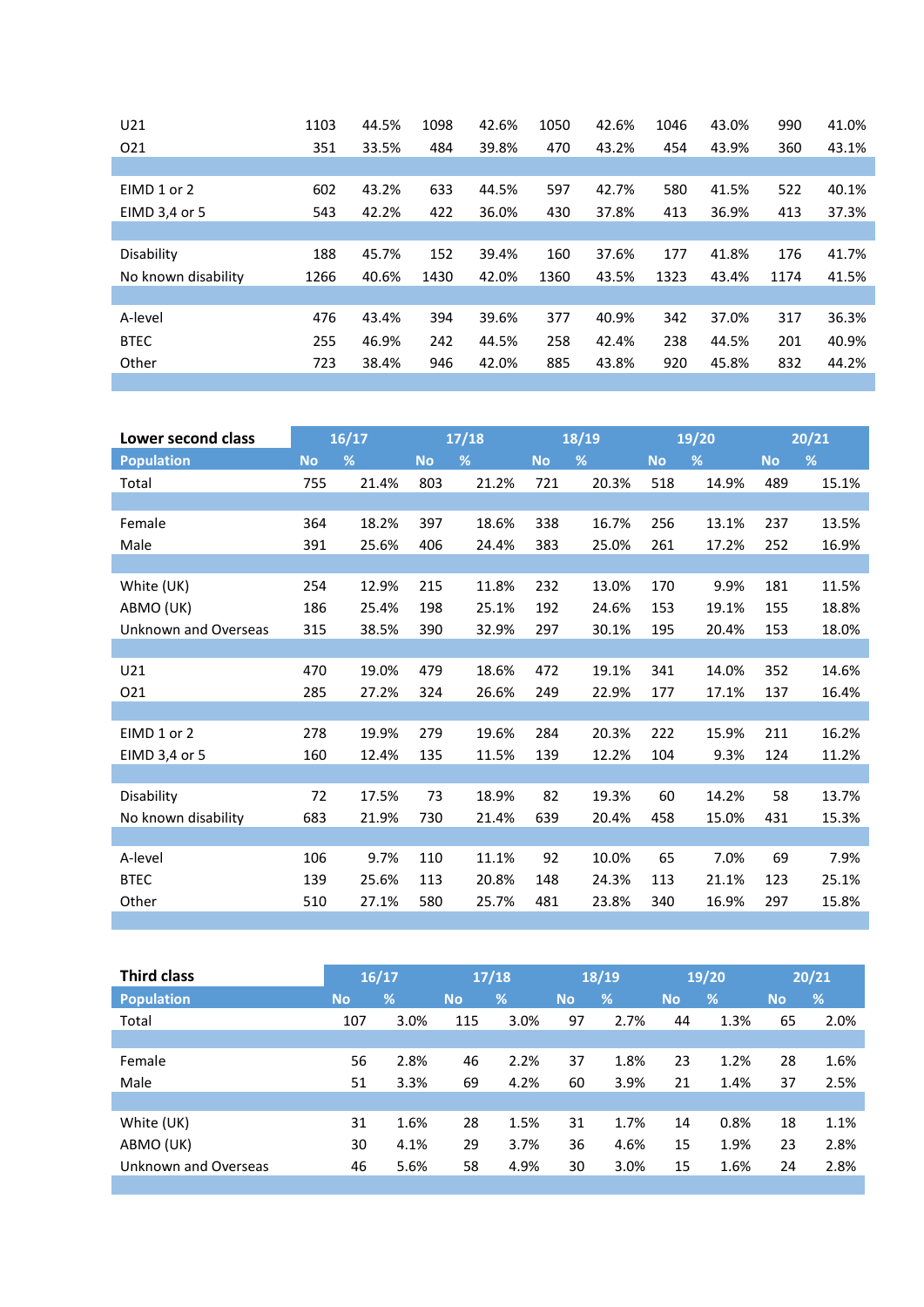| U21                 | 65 | 2.6% | 68  | 2.6% | 69 | 2.8% | 27 | 1.1% | 48 | 2.0% |
|---------------------|----|------|-----|------|----|------|----|------|----|------|
| 021                 | 42 | 4.0% | 47  | 3.9% | 28 | 2.6% | 17 | 1.6% | 17 | 2.0% |
|                     |    |      |     |      |    |      |    |      |    |      |
| EIMD 1 or 2         | 41 | 2.9% | 41  | 2.9% | 43 | 3.1% | 22 | 1.6% | 31 | 2.4% |
| EIMD 3,4 or 5       | 22 | 1.7% | 19  | 1.6% | 23 | 2.0% | 8  | 0.7% | 12 | 1.1% |
|                     |    |      |     |      |    |      |    |      |    |      |
| Disability          | 9  | 2.2% | 12  | 3.1% | 11 | 2.6% | 7  | 1.7% | 10 | 2.4% |
| No known disability | 98 | 3.1% | 103 | 3.0% | 86 | 2.8% | 37 | 1.2% | 55 | 1.9% |
|                     |    |      |     |      |    |      |    |      |    |      |
| A-level             | 17 | 1.5% | 9   | 0.9% | 6  | 0.7% | 6  | 0.6% | 3  | 0.3% |
| <b>BTEC</b>         | 18 | 3.3% | 30  | 5.5% | 30 | 4.9% | 10 | 1.9% | 13 | 2.6% |
| Other               | 72 | 3.8% | 76  | 3.4% | 61 | 3.0% | 28 | 1.4% | 49 | 2.6% |
|                     |    |      |     |      |    |      |    |      |    |      |

| Pass       | 16/17     |      | 17/18     |               | 18/19     |          | 19/20 |      | 20/21 |      |
|------------|-----------|------|-----------|---------------|-----------|----------|-------|------|-------|------|
| Population | <b>No</b> | - %  | <b>No</b> | $\frac{9}{6}$ | <b>No</b> | $\sim\%$ | No.   | - %  | Nο    | %    |
| Total      | 35        | 1.0% | 42        | 1.1%          | 31        | 0.9%     | 37    | 1.1% | 27    | 0.8% |

| <b>Good Outcomes</b>                          | 16/17     |       | 17/18 |               | 18/19     |               | 19/20     |               |           | 20/21 |
|-----------------------------------------------|-----------|-------|-------|---------------|-----------|---------------|-----------|---------------|-----------|-------|
| <b>Population</b>                             | <b>No</b> | %     | Νo    | $\frac{9}{6}$ | <b>No</b> | $\frac{9}{6}$ | <b>No</b> | $\frac{9}{6}$ | <b>No</b> | %     |
| <b>Applied Sciences</b>                       | 137       | 63.4% | 118   | 54.4%         | 85        | 57.8%         | 105       | 72.4%         | 159       | 77.2% |
| <b>Arts and Humanities</b>                    | 747       | 77.4% | 746.  | 81.3%         | 652       | 78.4%         | 726.      | 82.1%         | 656       | 78.6% |
| Computing and Engineering                     | 330       | 80.7% | 335   | 74.9%         | 324       | 75.9%         | 393       | 84.9%         | 442       | 84.4% |
| <b>Education and Professional Development</b> | 166       | 84.3% | 169   | 84.9%         | 195       | 81.3%         | 169       | 84.1%         | 142       | 86.1% |
| Huddersfield Business School                  | 567       | 59.6% | 819   | 66.7%         | 799       | 71.1%         | 862       | 81.2%         | 695       | 82.9% |
| Human and Health Sciences                     | 683       | 86.7% | 645   | 82.4%         | 648       | 82.9%         | 616       | 86.2%         | 573.      | 84.3% |
|                                               |           |       |       |               |           |               |           |               |           |       |

## **2. Assessment and marking practices**

The [Regulations for Awards](https://www.hud.ac.uk/policies/registry/awards-taught/contents/) specify University policy on the design, assessment and marking practice of undergraduate programmes. The regulations are reviewed annually and presented to the University Teaching and Learning Committee (UTLC) for scrutiny, and they are mapped to the UK Quality Code.

All programmes undergo a rigorous validation process before being approved for delivery, and as part of that process they are explicitly mapped to the relevant QAA Subject Benchmark Statements, QAA guidance on Course Design and Development, and on Assessment, and engage external advisors in alignment with the expectations of the QAA guidance on External Expertise. Assessment strategy is specified at validation and any subsequent changes to assessment design have to be approved through formal validation process.

Staff and students are expected to comply with the University Assessment and Feedback Strategy which sets out our vision that assessment will inspire and challenge students to achieve, with a strong emphasis on personalised feedback and support. Good degree outcomes have improved since 2016/17 and in the three subsequent years stabilised at around 75. This is a result of initiatives designed to improve teaching quality, the calibre of our teaching staff, and assessment and feedback practice, working with external advisors including AdvanceHE. The University has also developed initiatives to resolve differential attainment, including more recently the use of an OfS catalyst funded project "Intervention for Success".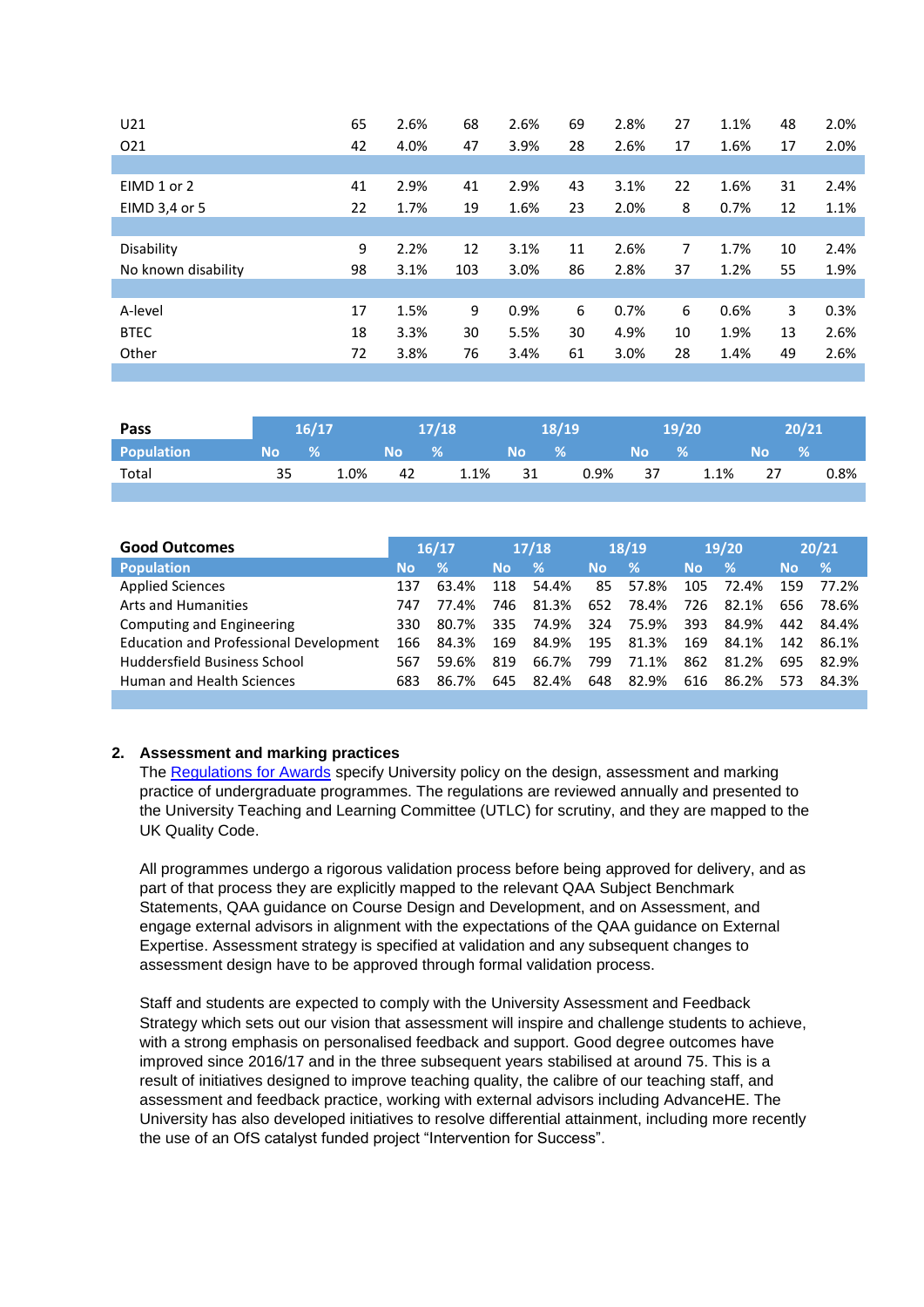An important part of the quality assurance process for awards is the external examiner system, where they are appointed to all programmes and are expected to undertake University training in order to fulfil their role effectively, and those new to the role are provided with a mentor drawn from the wider external examiner cohort.

#### **3. Impact of Covid-19 pandemic on degree outcomes**

In 2019/20 the University implemented [emergency regulations](https://www.hud.ac.uk/policies/registry/awards-taught/section-8/) to take account of the impact of the pandemic. The national lockdown in March coincided with a major assessment and examination period and where necessary assessments<sup>1</sup> were amended to allow for online submission, including the use of open book exams. A safety net approach was taken to ensure students were not disadvantaged, and that where students had completed and passed their final year assignments, their degree award would at least match the classification indicated by second year grades. External examiners were consulted throughout in regard to changed assessments and student performance.

Disruption to teaching and learning continued throughout 2020/21, and in anticipation of restrictions to campus access, the University approved a Grade Safety Policy (GSP), an enhanced moderation and standardisation framework to mitigate the potential effect on student performance.

The safety net approach from the previous year was not appropriate for finalists in 20/21 as there was not a clean baseline of unaffected marks from which expected individual performance could be inferred. Instead, a module-based approach was devised. Module marks were scrutinised to determine whether the distribution of current marks on a given module were statistically significantly different from the distribution of marks in previous years. Where a difference arose, an algorithm was applied to propose a scaled mark for each student that would bring the distribution in line with previous years. Analysis of the application of the GSP confirmed that the distribution of marks was generally consistent with previous years, but that in a small number of cases the potentially negative effect on marks due to the pandemic was effectively mitigated by the policy.

#### **4. Academic Governance**

Award decisions are made by a Course Assessment Board (CAB) at School level. The School Board is responsible to Senate through UTLC for the CAB's implementation of the assessment regulations with respect to academic courses within the school. Student attainment is considered by UTLC. The committee receives an annual report of outcomes achieved by different demographic groups of students, external examiner reports, and reports from the Collaborative Provision Committee which has oversight of awards delivered through UK and international partnership arrangements. Summaries from UTLC are sent to Senate for consideration, and Senate in turn reports strategic items to University Council. The membership of all formal University committees includes student representation, in alignment with the expectations of the [revised UK Quality Code.](https://www.qaa.ac.uk/quality-code)

We have more than 100 different institutions providing us with 118 external examiners who rigorously scrutinise our assessment practice, and any concerns raised in their reports are flagged for consideration by UTLC and for action by the Dean of School. Actions are monitored by UTLC through the presentation of Annual Evaluation Reports from Schools.

## **5. Classification algorithms**

1

Over the period since 2010, the algorithm used to calculate degree classification has not altered, and is set out in the [Regulations for Awards](https://www.hud.ac.uk/policies/registry/awards-taught/section-6/) (Taught Courses). There is one algorithm with

<sup>&</sup>lt;sup>1</sup> In one area the PSRB required formally sat exams which were rearranged as soon as campus access was possible